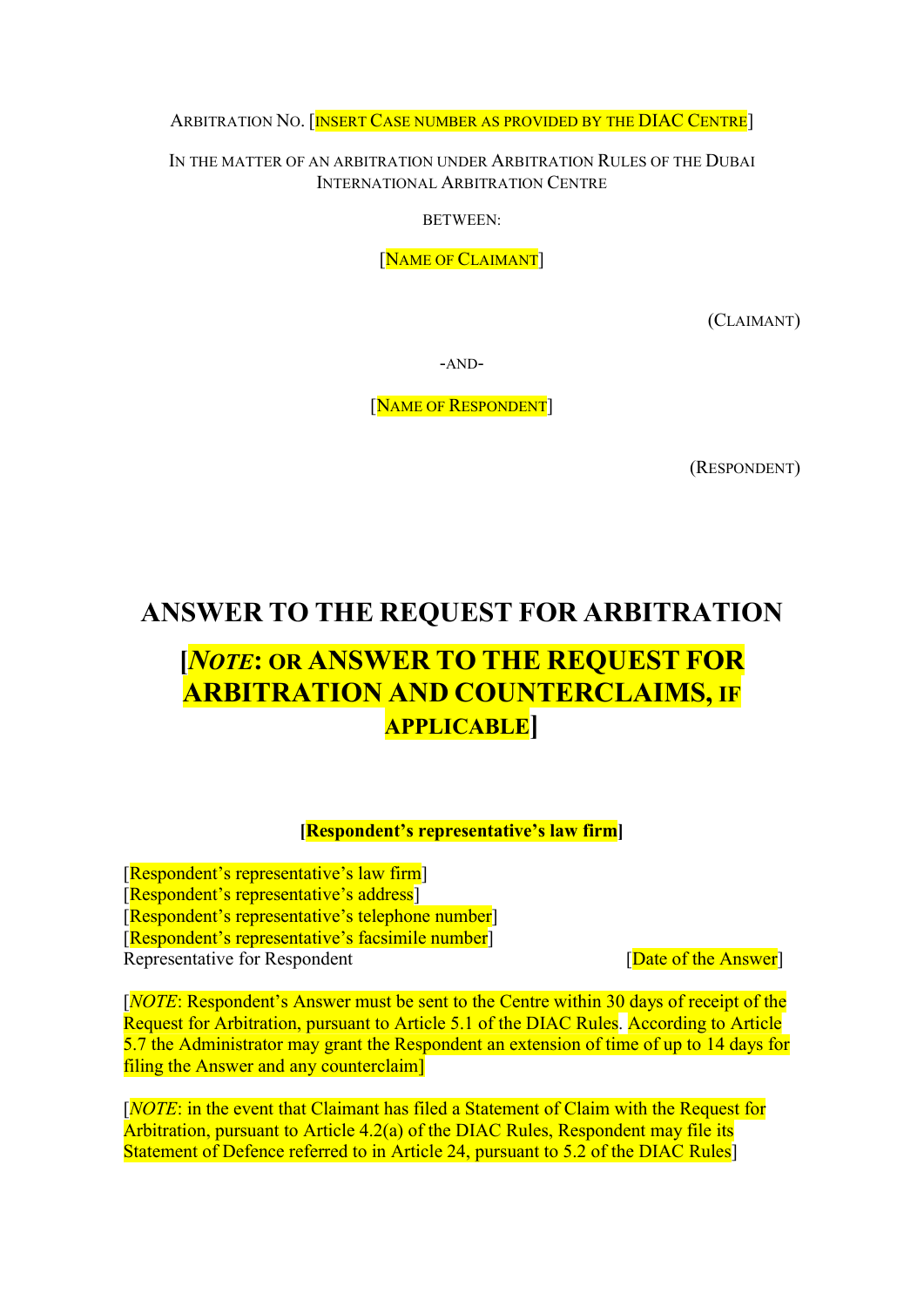[NOTE: The Answer (including all accompanying documents) shall be submitted to the Centre in three copies, or five copies in the case of a three-member tribunal, according to Article 5.3 of the DIAC Rules<sup>1</sup>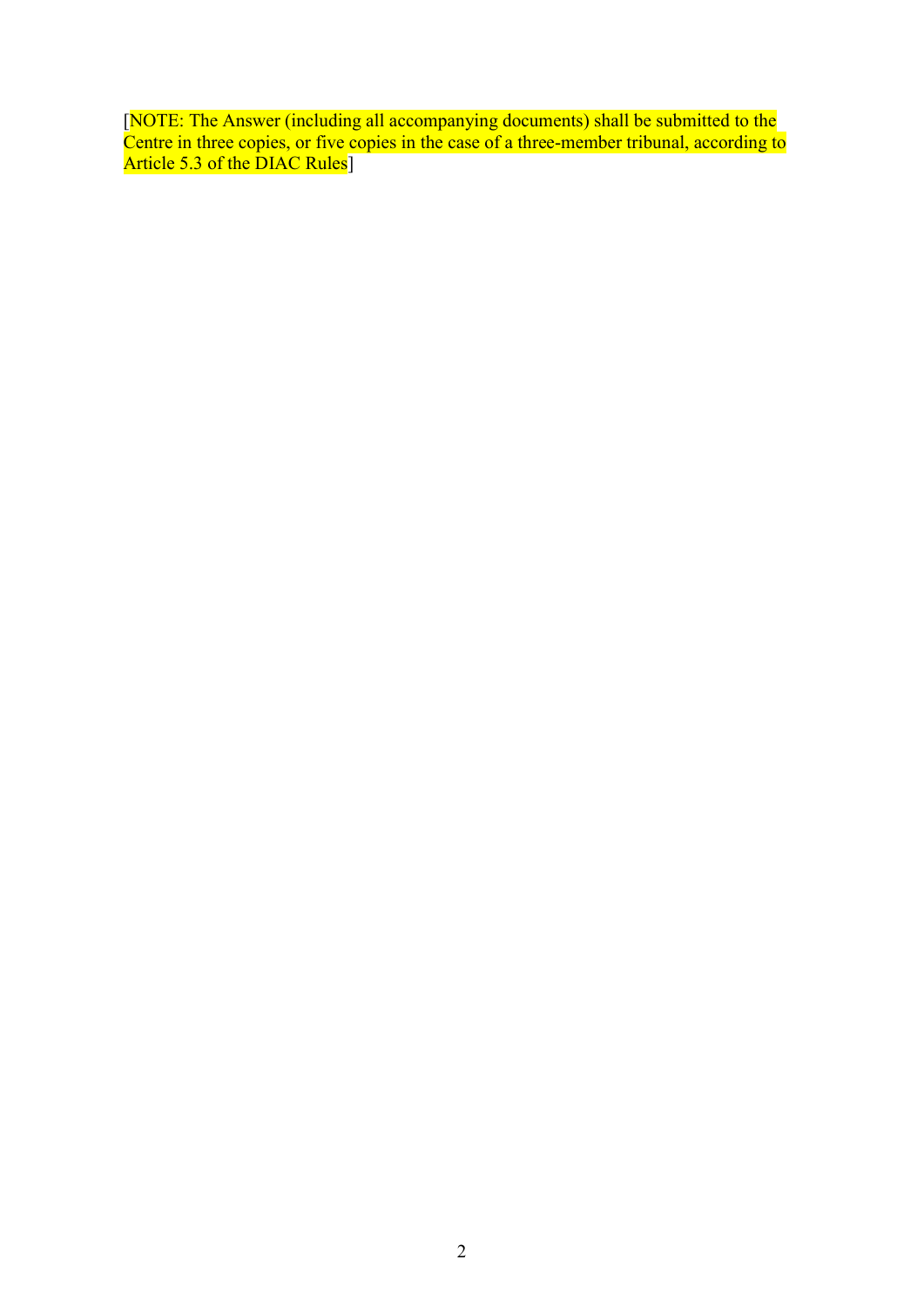#### I. INTRODUCTION

- 1. This Answer to Claimant's Request for Arbitration (hereinafter the "Answer"),  $[OPTIONAL:$  together with its Exhibits numbered R-1 to R- $[\bullet]$ , is submitted on behalf of [Name of Respondent] (hereinafter "Respondent") pursuant to Article 5 of the Arbitration Rules of the Dubai International Arbitration Centre in force as from 7 May 2007 (the "DIAC Rules").
- 2. In this Answer, unless otherwise stated, Respondent adopts the abbreviations used in Claimant's Request for Arbitration.
- 3. Unless otherwise stated, capitalised terms shall have the meanings given to them in the Request.
- 4. Unless expressly admitted, each paragraph of the Request and all of the claims of the Request are denied by Respondent.
- 5. Pursuant to Article 5 of DIAC Rules, this Answer contains information concerning the following:
	- i. The name, description and address of each of the Parties (II);
	- ii. Respondent's comments as to the Arbitral Tribunal's jurisdiction (III);
	- iii. Respondent's position as regards the nature and circumstances of the dispute  $(IV);$
	- iv. Respondent's comments concerning the composition of the Arbitral Tribunal  $(V);$
	- v. Respondent's comments as to the place of arbitration, the applicable rules of law and the language of the arbitration (VI);
	- vi. Respondent's counterclaim(s)  $\left[ \text{if applicable} \right]$  (VII);
	- vii. Respondent's position regarding the relief sought by Claimant and relief sought by Respondent (VIII); and
	- viii. Respondent's payment of the Registration Fees (IX)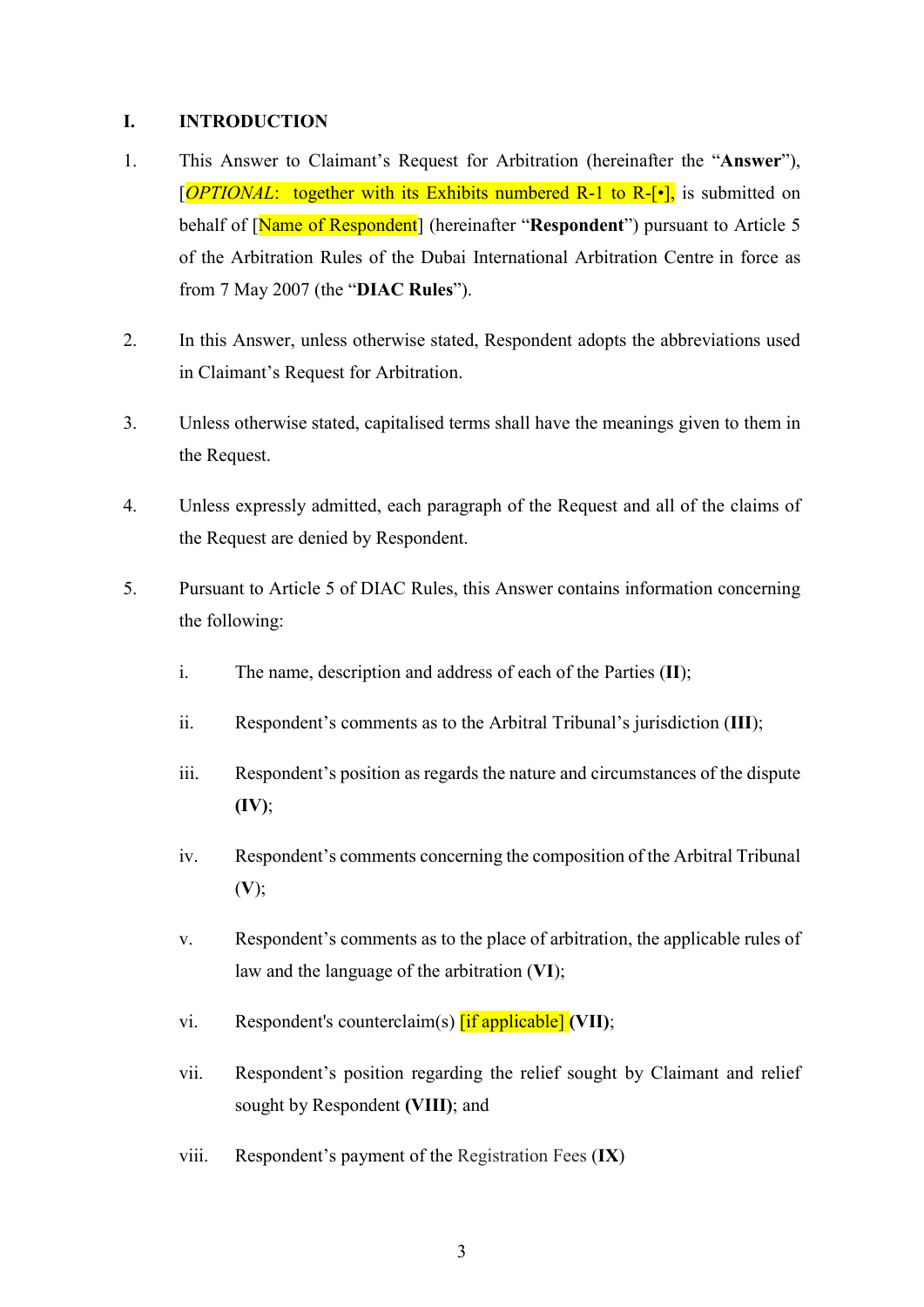#### II. THE PARTIES

### A. Respondent [NOTE: Article 5.1(a) DIAC Rules]

- 6. Respondent is [Name of Respondent], a company registered under the laws of [Name of country or jurisdiction], with its registered office located at [Complete] address]. [Insert brief description of Respondent's business activity, industry sector, size of business, number of employees, market position, revenue, etc., as relevant.
- 7. Respondent's address is:

[Respondent's name] [Respondent's address] [Attention: name of Respondent's director] [Respondent's telephone number] [Respondent's facsimile number] [Respondent's e-mail]

8. Respondent's Representative, to whom all correspondence should be sent in this arbitration, are:

> [Respondent's representative's law firm] [Name of the partner in charge of representing Respondent] [Names of other lawyers] [Respondent's representative's address] [Respondent's representative's telephone number] [Respondent's representative's facsimile number] [Respondent's representative's e-mail]

#### B. Claimant

9. Claimant is [Name of Claimant], a company registered under the laws of [Name of country or jurisdiction], with its registered office located at [Complete address]. [Insert brief description of Claimant's business activity, industry sector, size of business, number of employees, market position, revenue, etc., as relevant.]

#### III. RESPONDENT'S COMMENTS AS TO THE ARBITRAL TRIBUNAL'S JURISDICTION [*NOTE*: ARTICLE 5.1(D) DIAC RULES]

10.  $[NOTE:$  if jurisdiction is contested [Arguments] As a result, the Arbitral Tribunal lacks jurisdiction to hear any dispute between Claimant and [name of Respondent] or any complaints which Claimant purports to have in relation to [name of Respondent].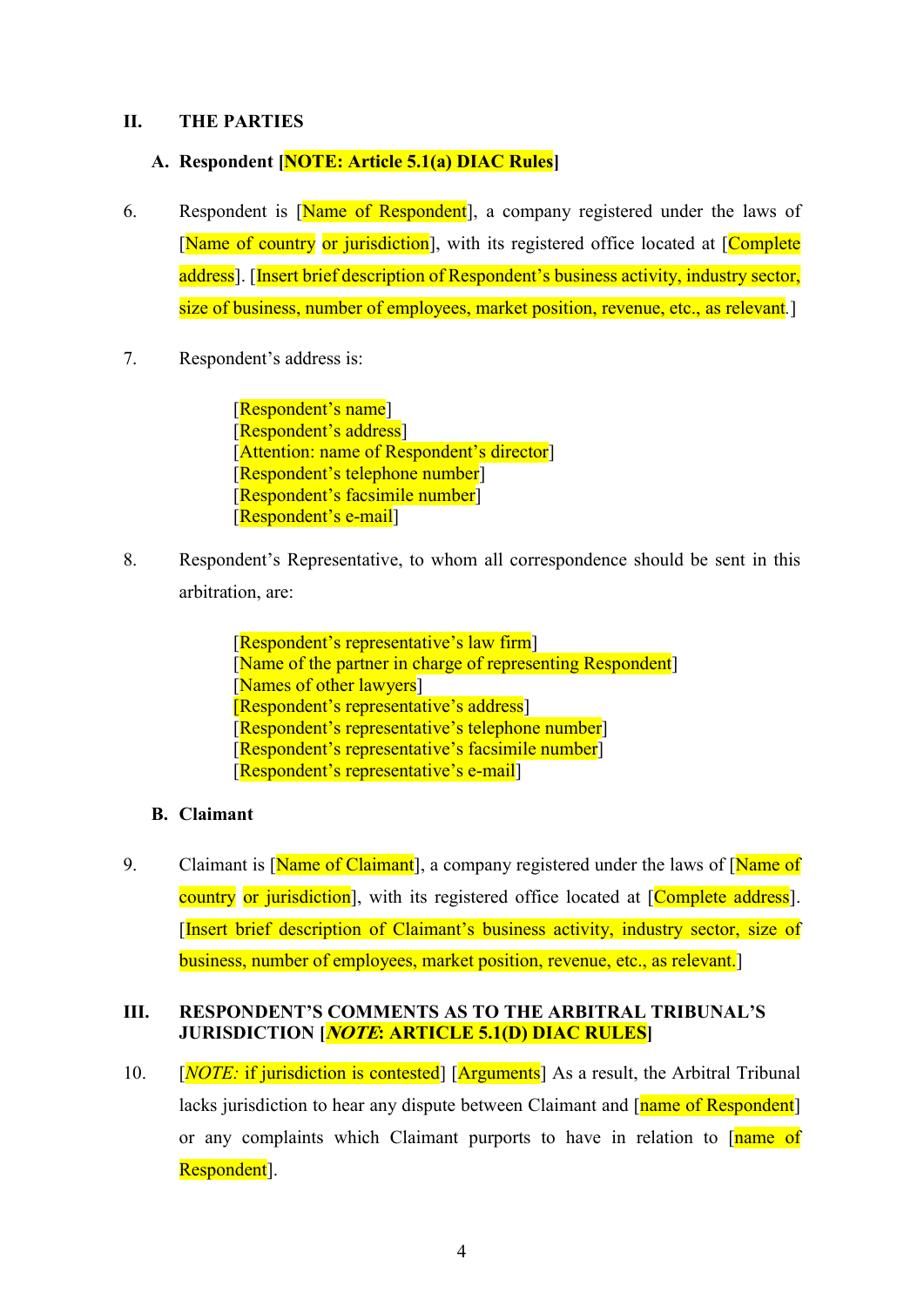## IV. THE NATURE AND CIRCUMSTANCES OF THE DISPUTE [*NOTE*: ARTICLE 5.1(B) DIAC RULES]

## (a) Factual Background

11. **[Explain factual background of the dispute from Respondent's perspective.**].

## (b) The Parties' Respective Legal Obligations

12. **Cite and explain relevant contractual or legal provisions** 

### V. RESPONDENT'S COMMENTS CONCERNING THE COMPOSITION OF THE ARBITRAL TRIBUNAL *[NOTE*: ARTICLE 5.1(E) DIAC RULES]

- 13. In its Request for Arbitration, Claimant nominated [name of arbitrator] as [Co-Arbitrator / Sole Arbitrator], whose contact information is *[insert contact* information of arbitrator].
- 14. [*NOTE*: if Respondent contests the Arbitrator nominated by Claimant] Respondent contests the nomination of  $\lceil$ name of arbitrator on the grounds that  $\lceil$ arguments.
- 15. [NOTE: ability of Respondent to appoint arbitrator depends on terms of arbitration agreement] Respondent nominates [name of arbitrator] to serve as [Co-Arbitrator / Sole Arbitrator<sup>-</sup>, whose details are the following:

[Arbitrator's name] [Arbitrator's address] [Arbitrator's telephone number] [Arbitrator's facsimile number] [Arbitrator's e-mail]

#### VI. RESPONDENT'S COMMENTS AS TO THE PLACE OF ARBITRATION, THE APPLICABLE RULES OF LAW AND THE LANGUAGE OF THE ARBITRATION [*NOTE*: ARTICLE 5.1(F) DIAC RULES]

- (a) The Place of Arbitration
- 16. **I** [Insert Respondent's comments as to the place of arbitration] [Respondent may confirm the statement made by Claimant in the Request. In case of nonconfirmation, Respondent should state its choice and reasons.]
	- (b) The Applicable Rules of Law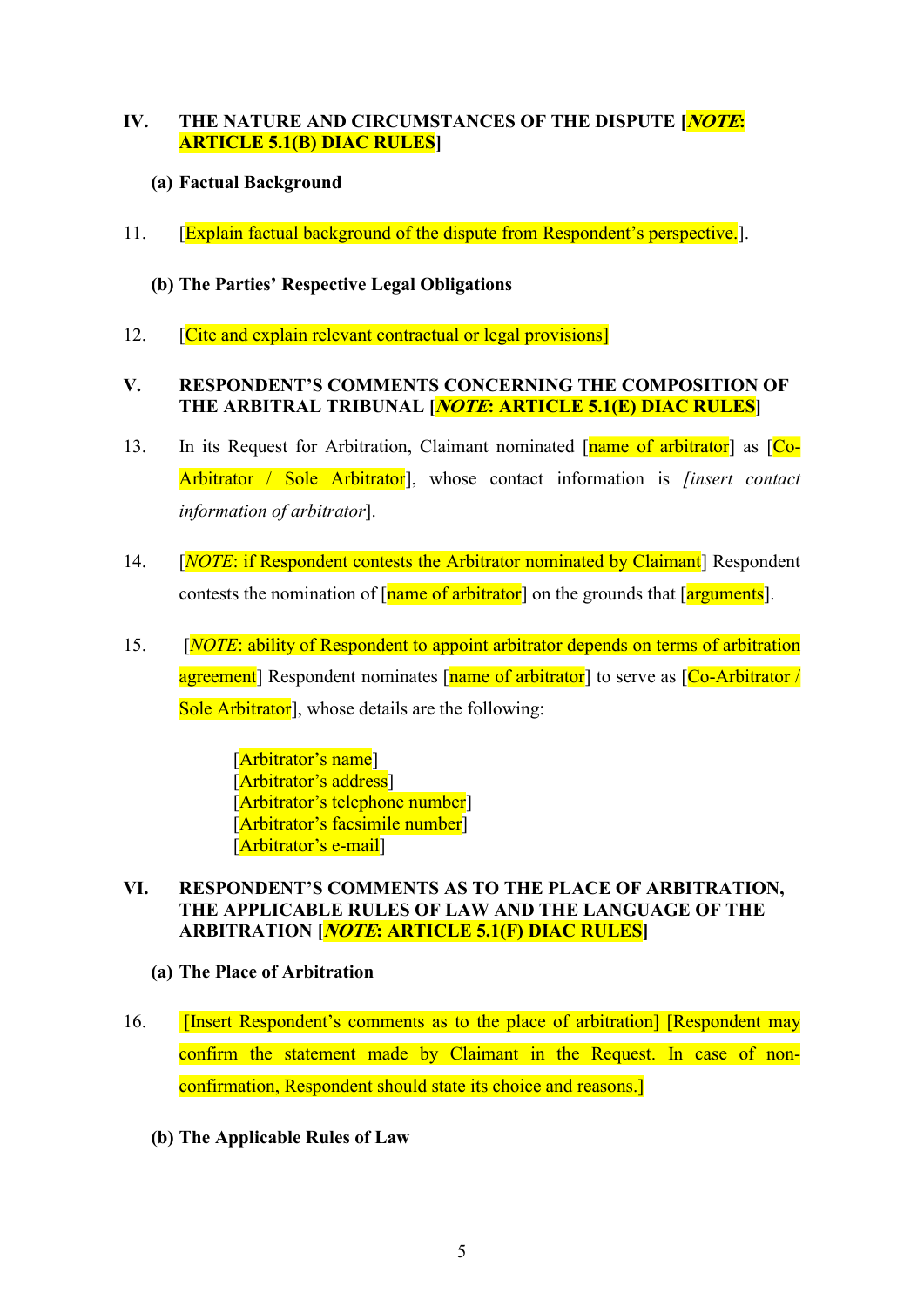17. **[Insert Respondent's comments as to the governing law] [Respondent may confirm** the statement made by Claimant in the Request. In case of non-confirmation, Respondent should state its choice and reasons.]

### (c) The Language of Arbitration

18. [Insert Respondent's comments as to the language of the arbitration] [Respondent may confirm the statement made by Claimant in the Request. In case of nonconfirmation, Respondent should state its choice and reasons.]

## VII. RESPONDENT'S COUNTERCLAIMS [IF APPLICABLE, ARTICLE 5.4 DIAC RULES]

- (a) Factual Background to Counterclaims
- 19. [Explain Claimant's conduct which gives rise to the counterclaims.]
	- (b) Claimant's Violations of Its Legal Obligations
- 20. **[Explain basis of Claimant's liability]** 
	- (c) Respondent Has Suffered Losses of [amount] for Which Claimant Is Liable
- 21. **[Provide preliminary estimate of Respondent's losses**]

#### VIII. RESPONDENT'S POSITION REGARDING THE RELIEF SOUGHT BY THE CLAIMANT [*NOTE*: ARTICLE 5.1(C) DIAC RULES] AND RELIEF SOUGHT BY RESPONDENT **[NOTE: ARTICLES 5.4(B) DIAC RULES**]

- 22. Respondent rejects Claimant's claims as set out in its Request and rejects the relief sought in its Request.
- 23. Respondent respectfully Requests the Arbitral Tribunal to:
	- i. [NOTE: in the event that Respondent contests jurisdiction] dismiss all Claimant's claims on the ground of an Arbitral Tribunal's lack of jurisdiction with respect to a dispute between Claimant and  $[Respondent's]$ name].
	- ii. Dismiss Claimant's claim in their entirety;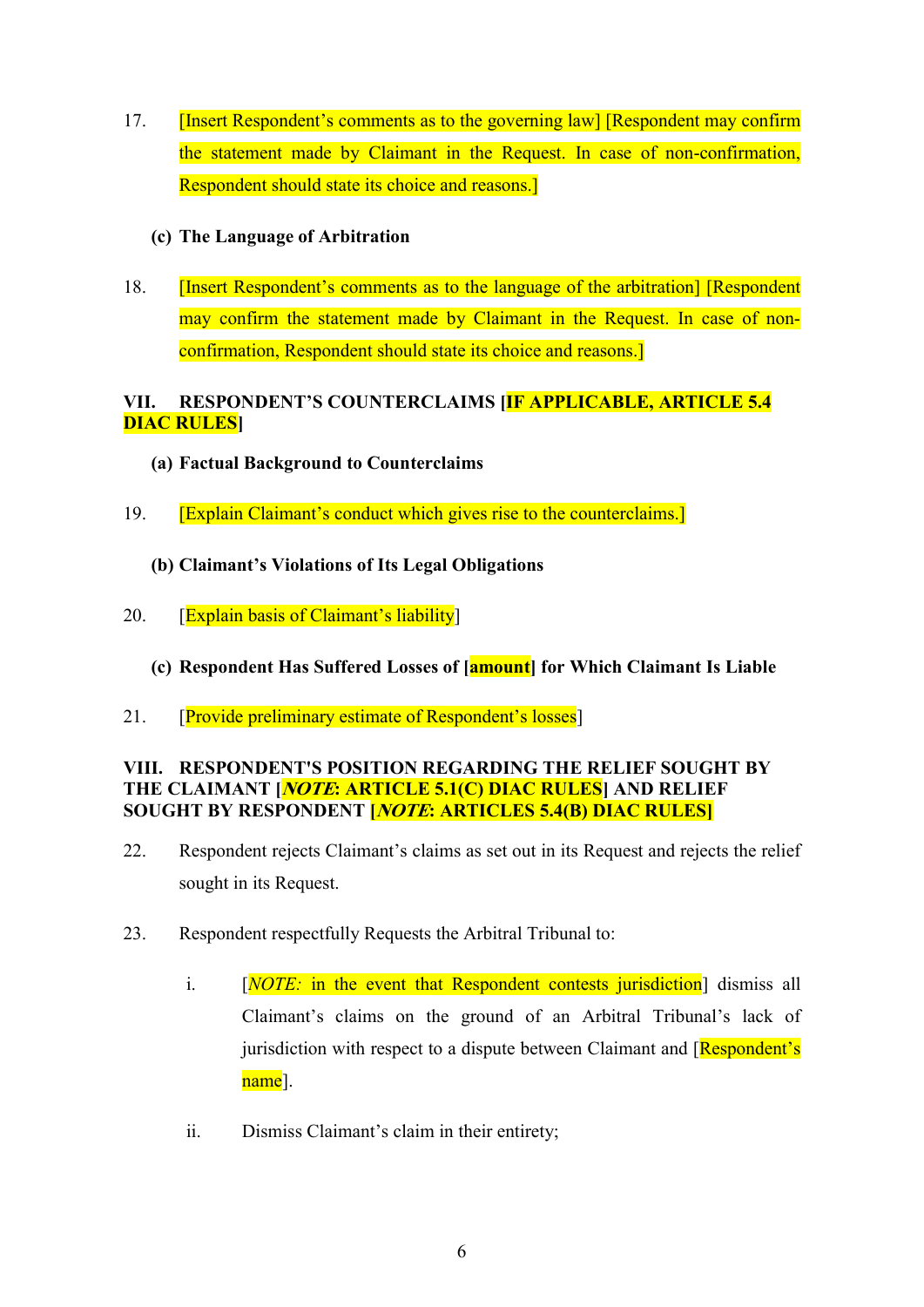- iii.  $[NOTE:$  if there are counterclaims declare that Claimant has violated its obligations under [contract / other basis for liability];
- iv. [NOTE: if there are counterclaims] order Claimant to compensate Respondent for the damages and losses suffered as a result of Claimant's conduct, currently estimated to be in the amount of [insert estimation of damages suffered by Respondent];
- v. order Claimant to pay all arbitration costs, including Respondent's Representative's costs and expenses; and
- vi. order payment by Claimant of interest at a rate of *[insert the interest rate* that is arguably applicable<sup>]</sup> on all of the above amounts as of the date these amounts were due, until the date of their effective payment.
- vii. order any further and/or additional relief as the Tribunal may deem appropriate.
- 24. Respondent reserves its right to further develop its arguments and the amount of relief it is seeking.

## IX. RESPONDENT'S REGISTRATION FEE [NOTE: ARTICLES 5.5 DIAC RULES]

25. [*Optional: If Respondent files counterclaims*] Pursuant to Article 1 of Appendix -Cost of Arbitration and Article 5.5 of the DIAC Rules, Respondent is sending an advance payment of Dhs 5,000 with the current Answer to the Request for Arbitration. Respondent acknowledges that this payment is non-refundable and shall be credited to its portion of the advance on costs.

Respectfully submitted,

[Signature of Respondent's representative]

[Name of lawyer representing Respondent] Representative for Respondent [Respondent's representative's address]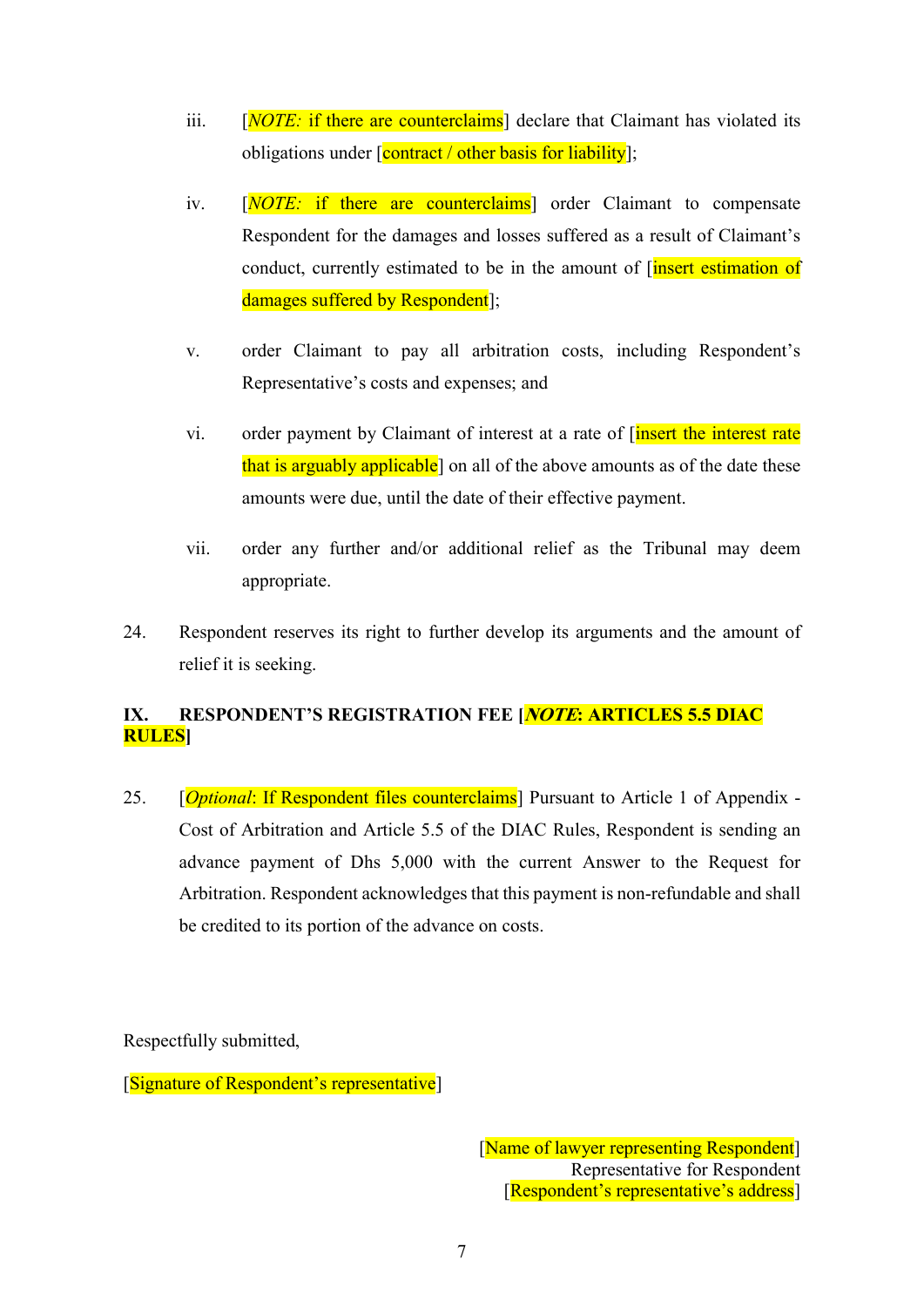[Respondent's representative's telephone number] [Respondent's representative's facsimile number] [Respondent's representative's e-mail] [Date of the Answer]